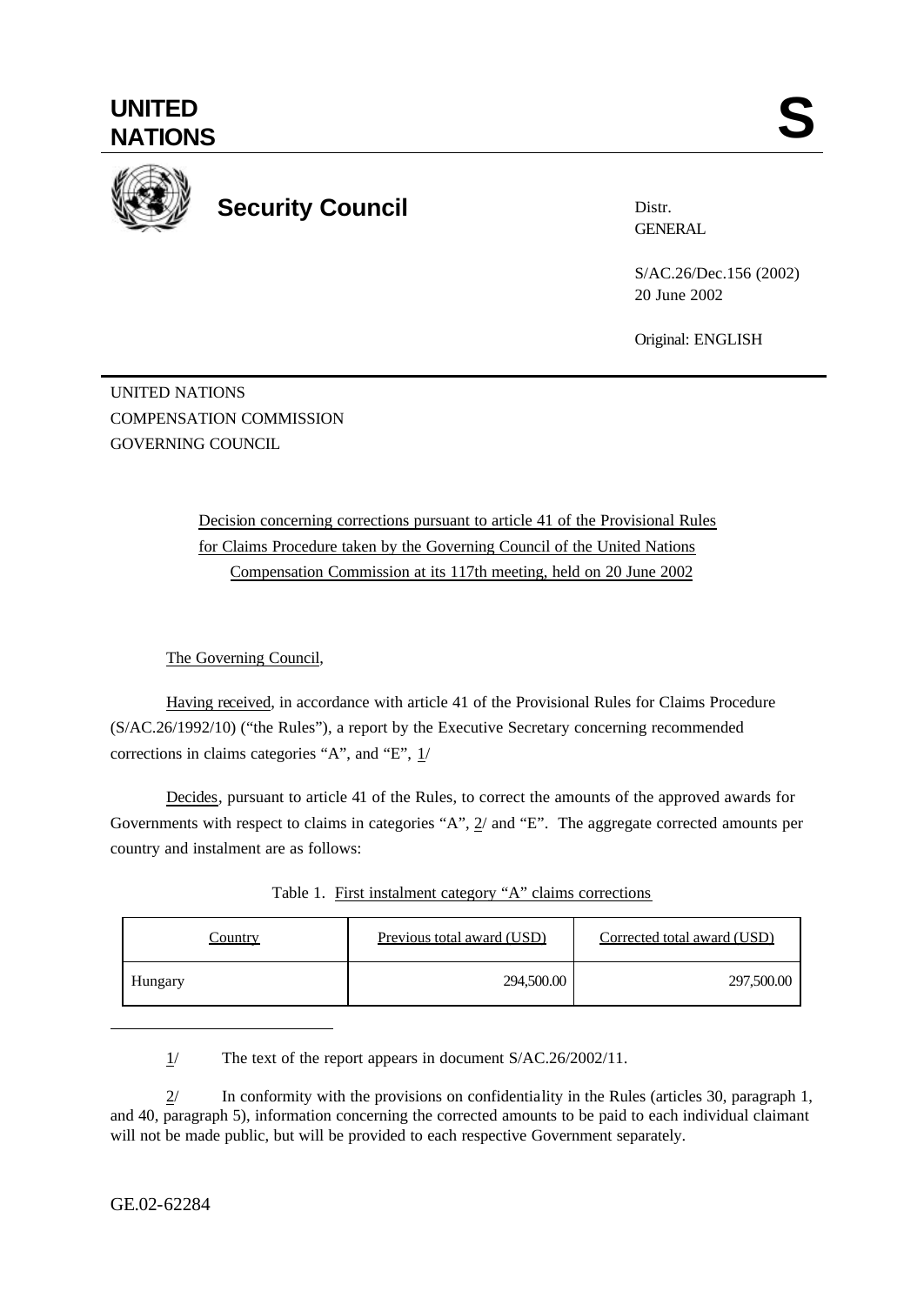| Country  | Previous total award (USD) | Corrected total award (USD) |
|----------|----------------------------|-----------------------------|
| Pakistan | 12,081,500.00              | 12,102,500.00               |

### Table 2. Second instalment category "A" claims corrections

| Country  | Previous total award (USD) | Corrected total award (USD) |
|----------|----------------------------|-----------------------------|
| Pakistan | 19,498,000.00              | 19,501,000.00               |

## Table 3. Fourth instalment category "A" claims corrections

| <b>Country</b> | Previous total award (USD) | Corrected total award (USD) |
|----------------|----------------------------|-----------------------------|
| Pakistan       | 22,585,000.00              | 22,643,500.00               |
| Vietnam        | 24,838,500.00              | 24,840,000.00               |

## Table 4. Fifth instalment category "A" claims corrections

| Country     | Previous total award (USD) | Corrected total award (USD) |
|-------------|----------------------------|-----------------------------|
| Philippines | 31,108,000.00              | 31,104,000.00               |
| Poland      | 3,742,500.00               | 3,744,000.00                |

### Table 5. Sixth instalment category "A" claims corrections

| Country  | Previous total award (USD) | Corrected total award (USD) |
|----------|----------------------------|-----------------------------|
| Pakistan | 46,250,000.00              | 46,277,000.00               |
| Vietnam  | 3,496,000.00               | 3,504,000.00                |

### Table 6. Twenty-first instalment category "E3" claims correction

| Country        | Previous total award (USD) | Corrected total award (USD) |
|----------------|----------------------------|-----------------------------|
| United Kingdom | 2,743,520.00               | 2,700,107.00                |

Decides also that, based on the above corrections, the corrected total awards by instalment are as follows: